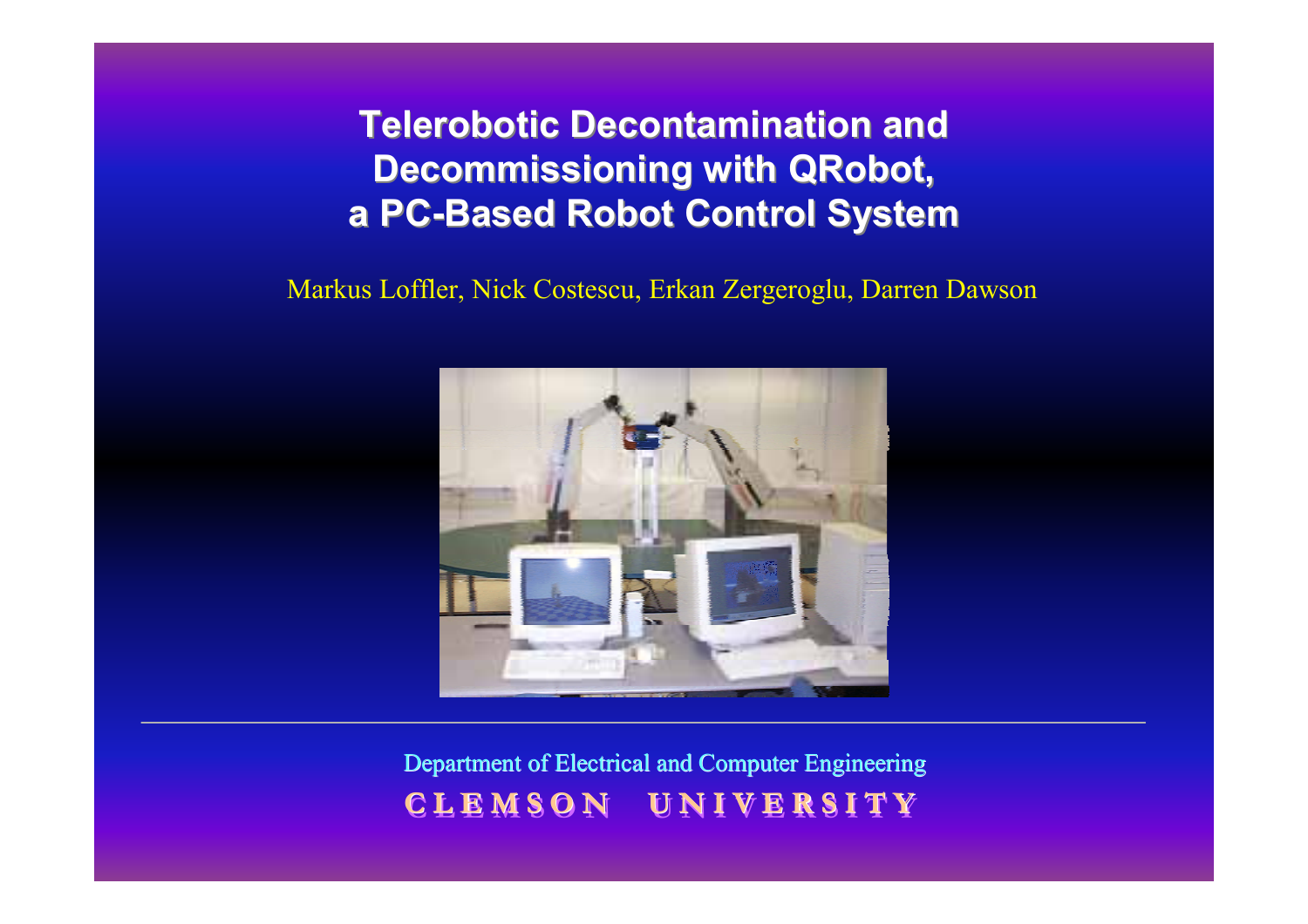# **Outline Outline**



- •Introduction
- •Application
- •Motivation for Developing a PC Based System
- •Overview of the System
- • Software Components
	- Client/Server Architecture
	- Joint Level Control
	- High Level Control
	- Disassembly Program
	- Operator Programs
- $\bullet$ Experimental Results
- •Conclusion
- •Current and Future Research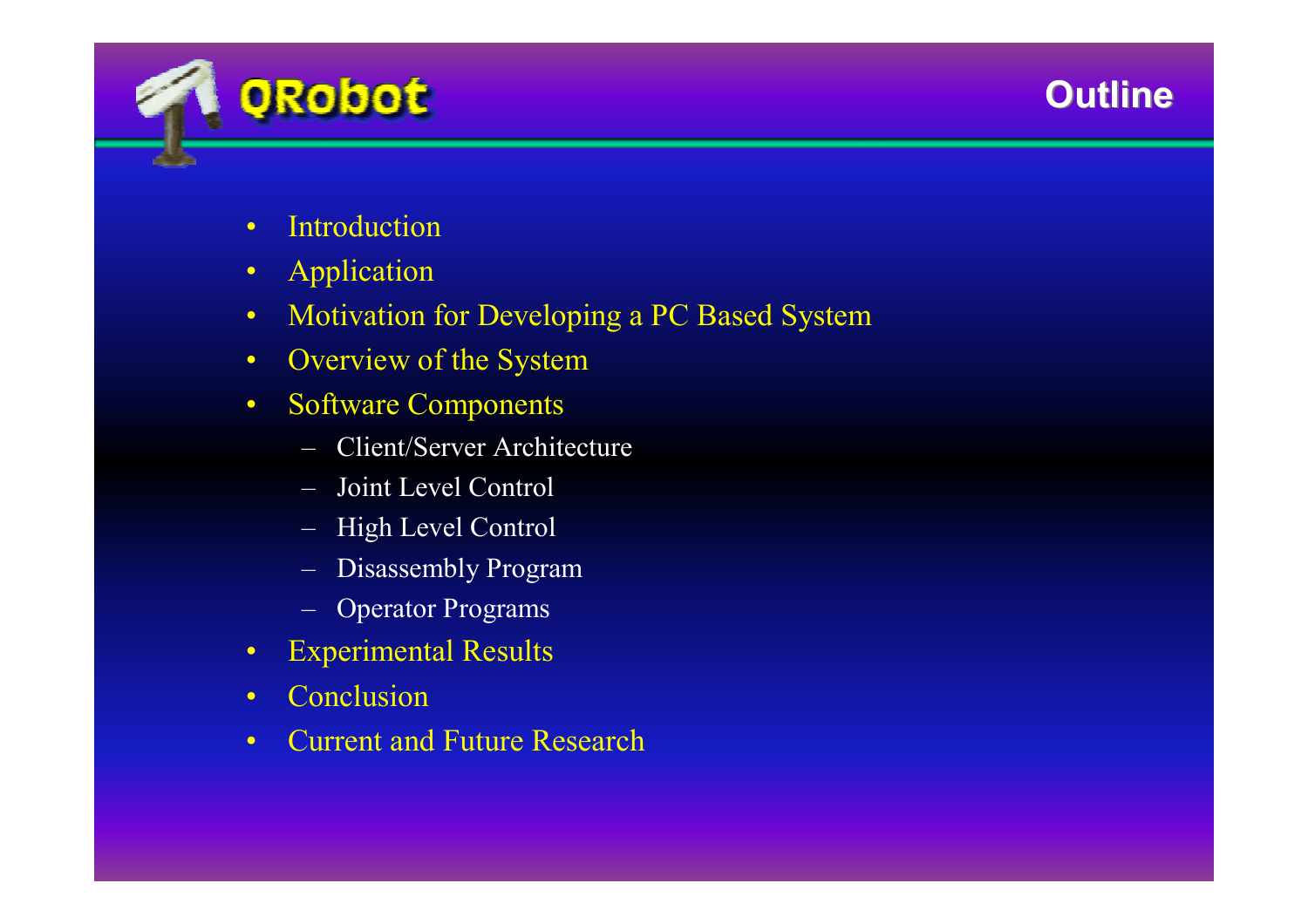

# Motivation

The U.S. Department of Energy (DOE) is facing the decontamination and decommissioning (D&D) of a high number of surplus facilities. The DOE is looking for new and innovative technologies that allow D&D operations to be faster, safer, and more cost-effective, and do not expose workers to hazardous materials.

# Semi-autonomous telerobotic systems

- •D&D operations are remotely controlled
- •Higher level tasks are performed autonomously, triggered by the operator
- •Operator Interfaces include video and virtual reality (VR) feedback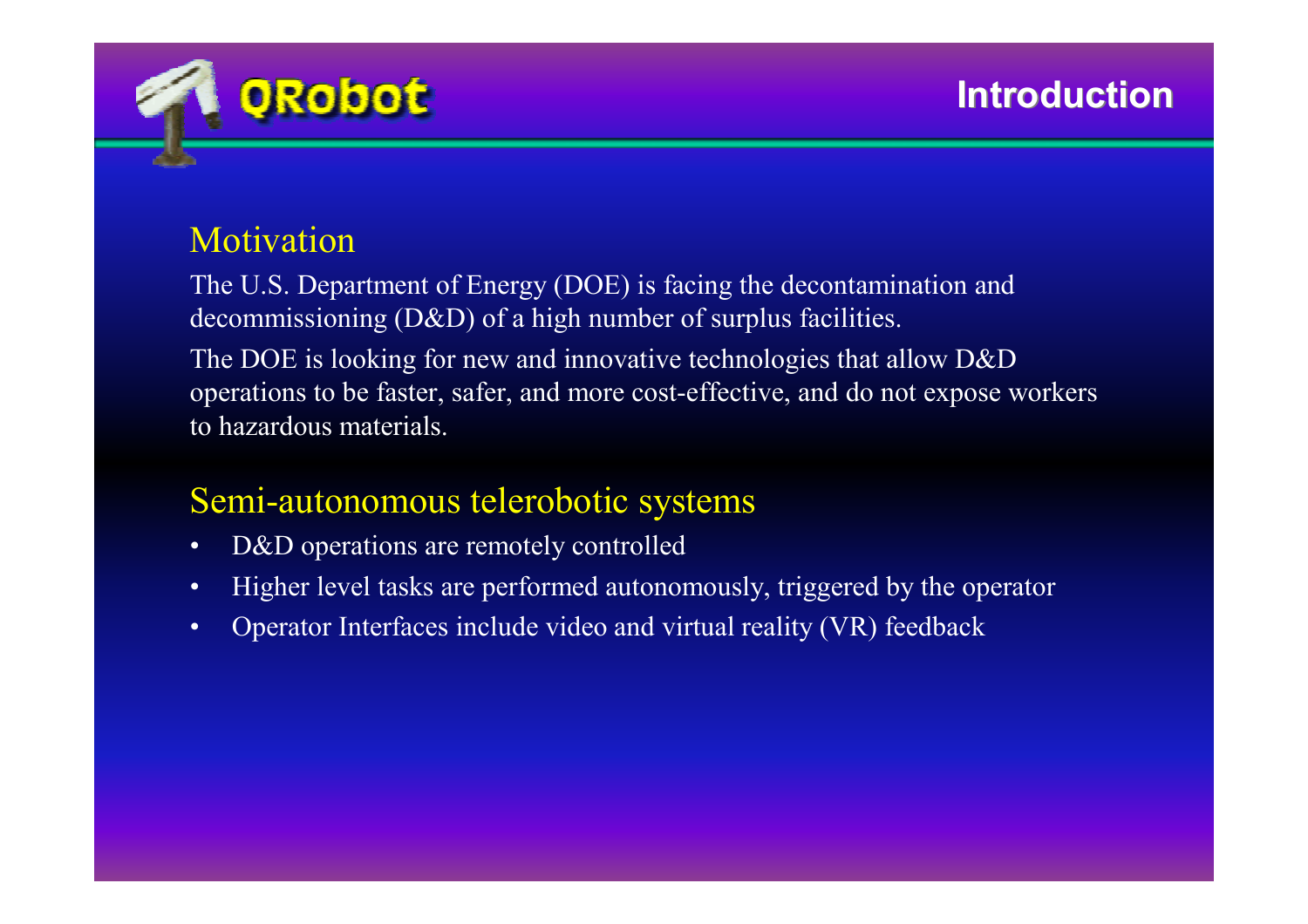

QRobot is a semi-autonomous robot control system for D&D operations. It is a purely PC based system that integrates the following components:

- • A joint level control and a trajectory generator with a high level programming interface for Puma manipulators
- •A 3D OpenGL-based hardware-accelerated robot simulator
- •Video based and VR based operator interfaces
- •Teleobservation programs
- •Interfacing of different sensors
- •Control of different robotic end-effectors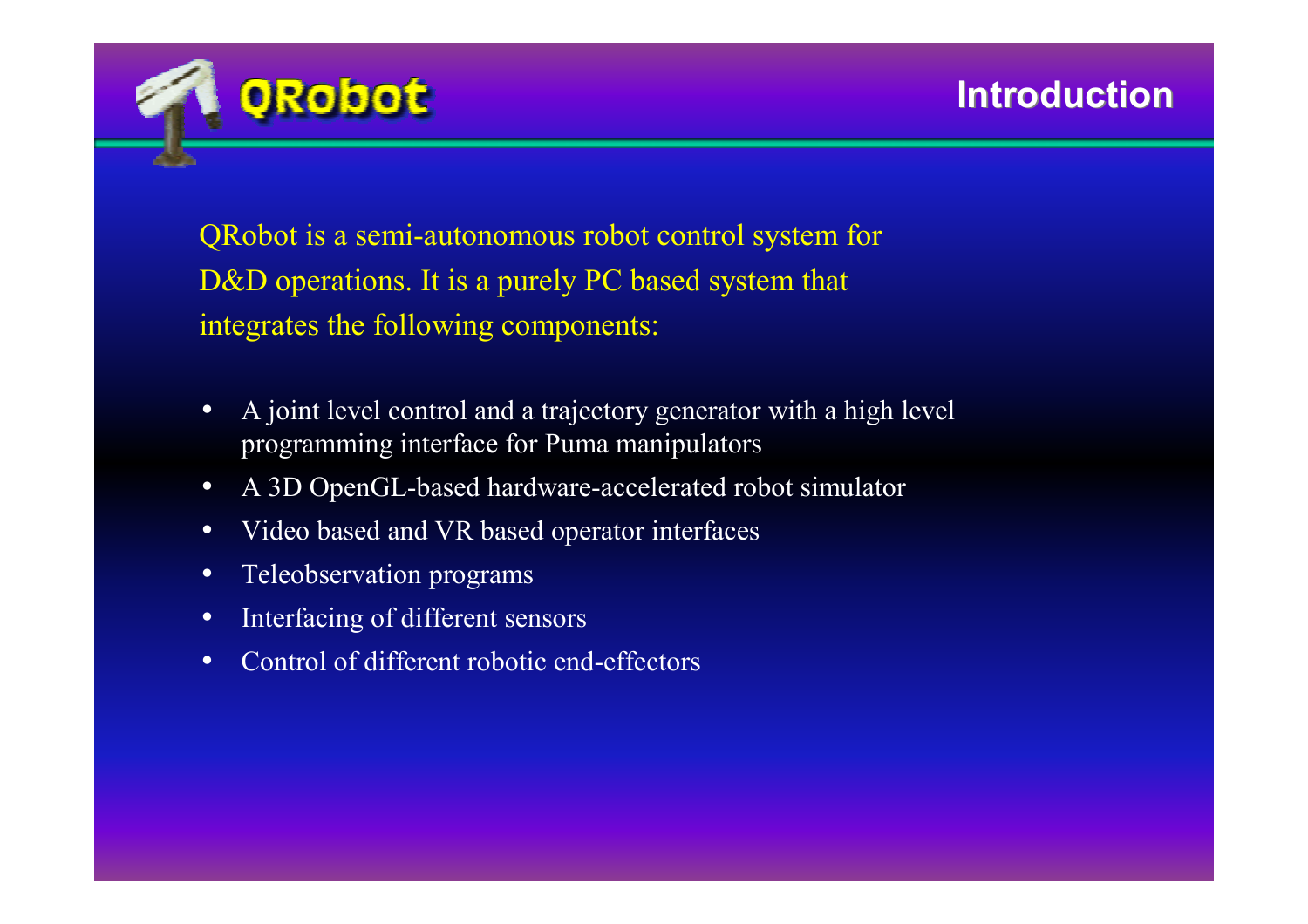

Hardware and software requirements of D&D systems are demanding:

- The joint level control task and the trajectory generator require *hard real-time performance*
- The GUI needs to integrate *VR and video techniques*. Hardware accelerated 3D rendering is required for the VR interface
- *Networking capabilities* are required in order to locate the robot control hardware remotely from the operator console. Networking is also required if a multiprocessor architecture is used to divide the work among multiple computers

Often the only solution: Integration of proprietary solutions and expensive hardware platforms.

Due to the availability of high-speed PC CPUs and real-time operating systems, the PC platform is able to fulfill all of the different requirements.

An entirely PC based system has the following advantages:

- The system is *cost-effective*, because PCs and their components are less expensive than proprietary controllers or traditional Unix workstations
- The system has a *simpler architecture*, since the additional effort to integrate completely different hardware components is not required
- The system is *more flexible*. To modify or extend the system, only a change to PC source code is necessary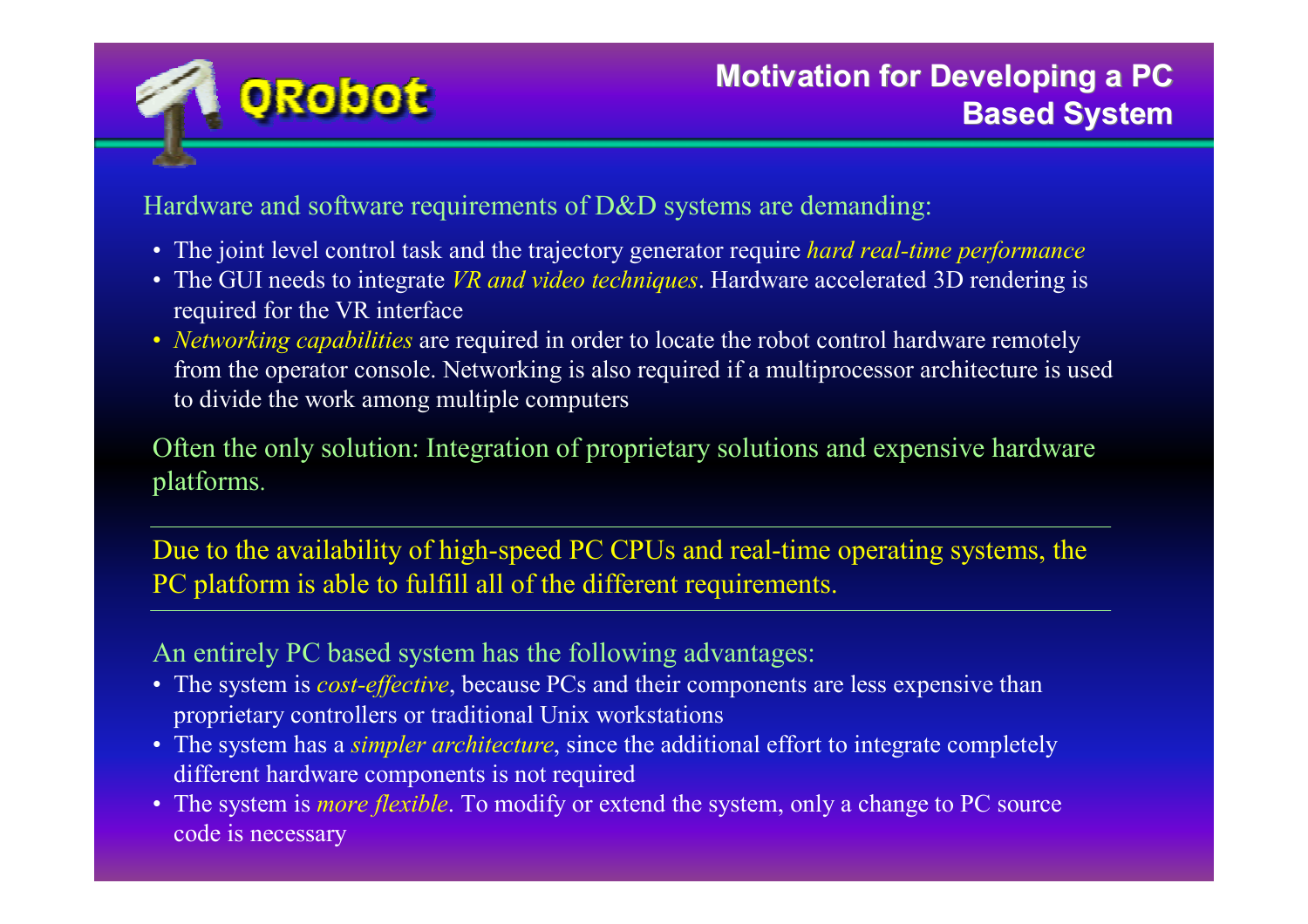

## **Overview of the System**

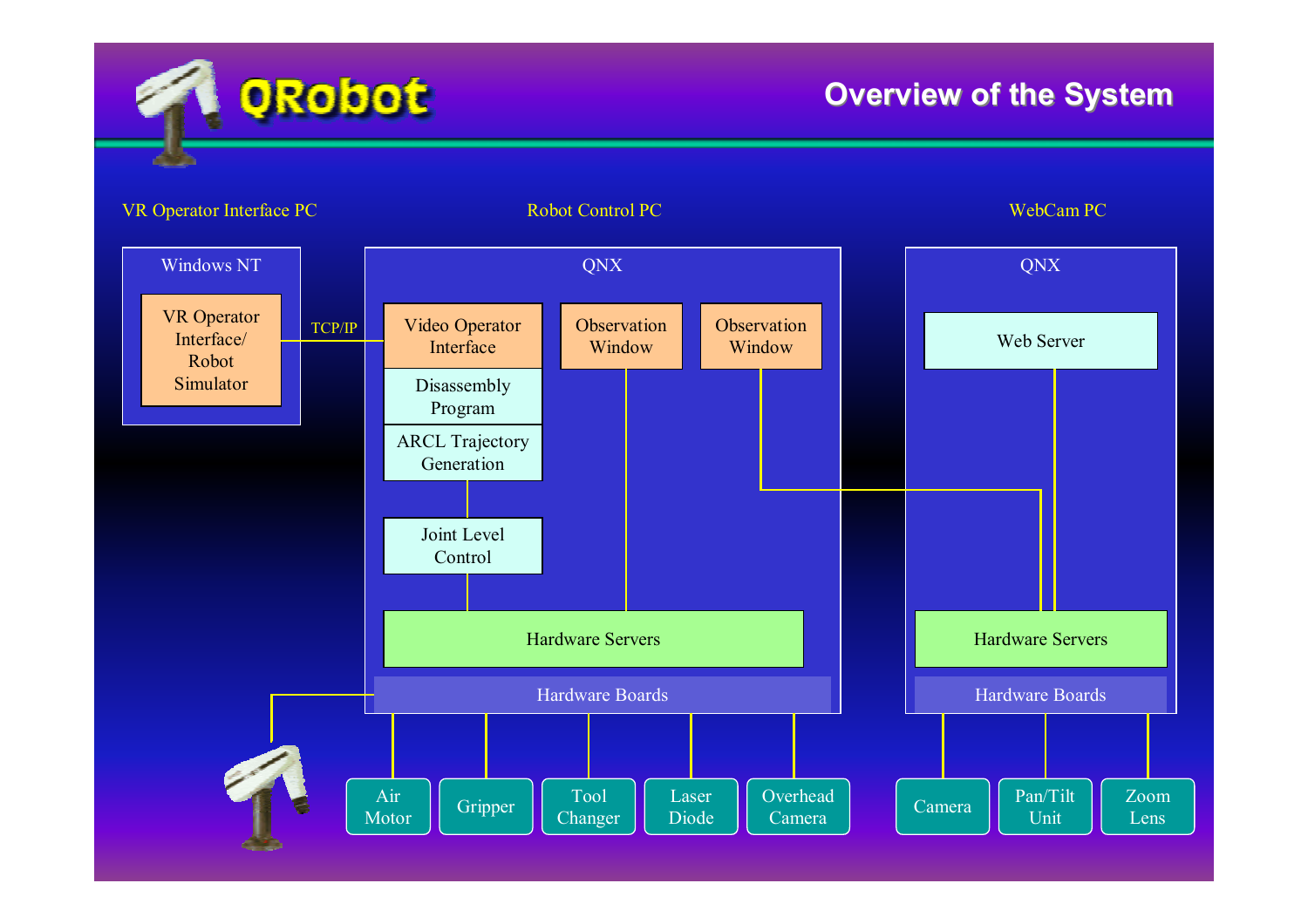

### The Multitasking and Communication Architecture

- Need to run cooperating tasks of different priorities, some of them in real-time
- QNX 4: A real-time microkernel operating system
- Tasks are arranged in a client/server architecture

### Client/Server Architecture

**ORobot** 



#### **Clients**

- Use the client class library to communicate with the server
- Multiple clients can access the same server (hardware sharing)
- Generic clients are used to abstract from specific hardware
- Do not need to have root privilege

#### **Servers**

- Can't be crashed or delayed by clients (run at a higher priority)
- Can run on a different machine when QNX message passing is used
- Two types of servers:
	- Hardware Servers have root privilege. They access directly the hardware boards
	- Control Servers implement a control algorithm.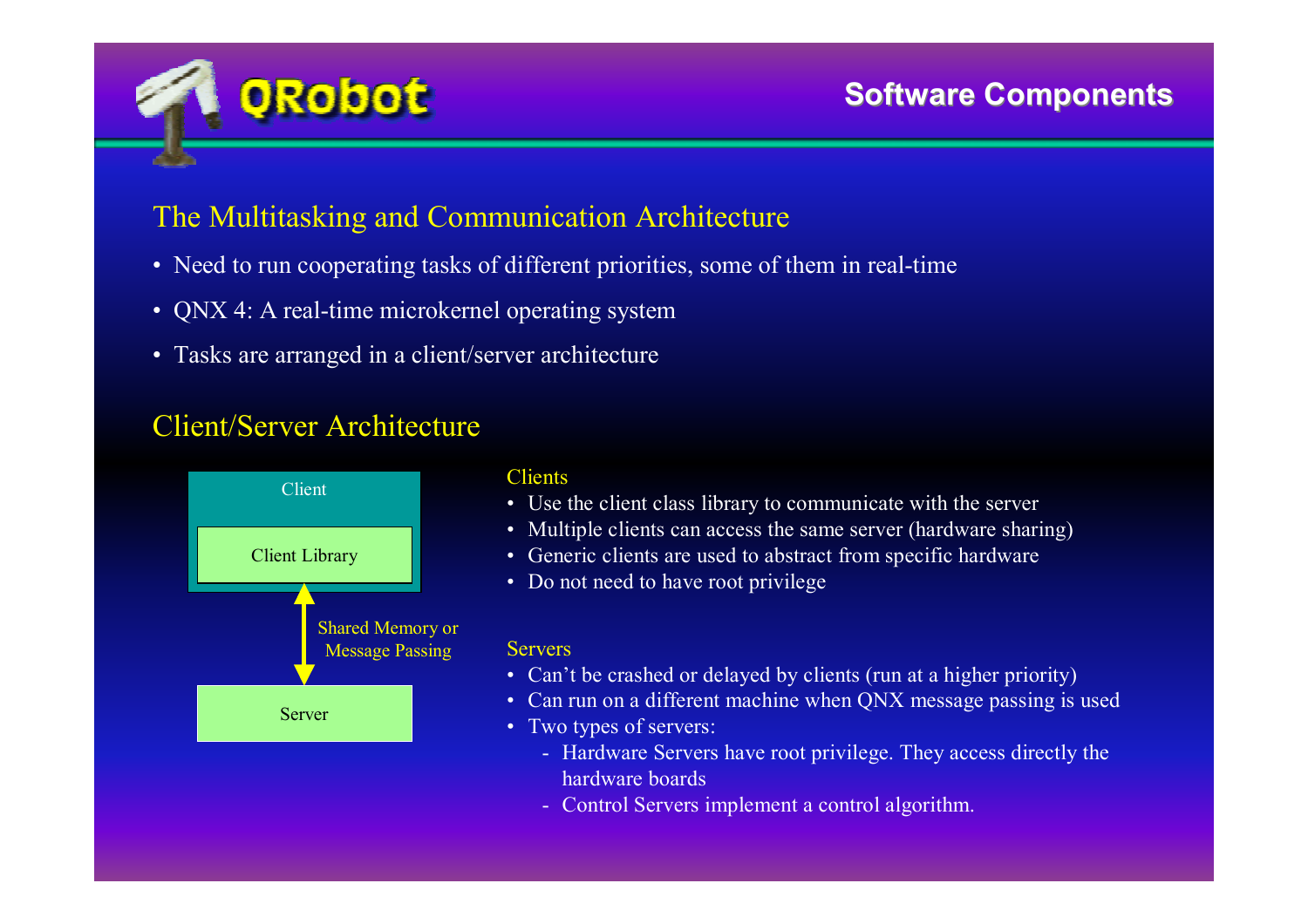

### Joint Level Control

- Implemented as QNX program (flexibility)
- PD controller with friction and gravity compensation
- Zero gravity mode
- Sensor integration is possible (e.g. for force-based control or direct visual servoing)

## High Level Control

- Port of ARCL (Advanced Robot Control Library) to C++ and QNX
- Trajectory Generation and Programming Interface
- Communication to the robot simulator, using TCP/IP sockets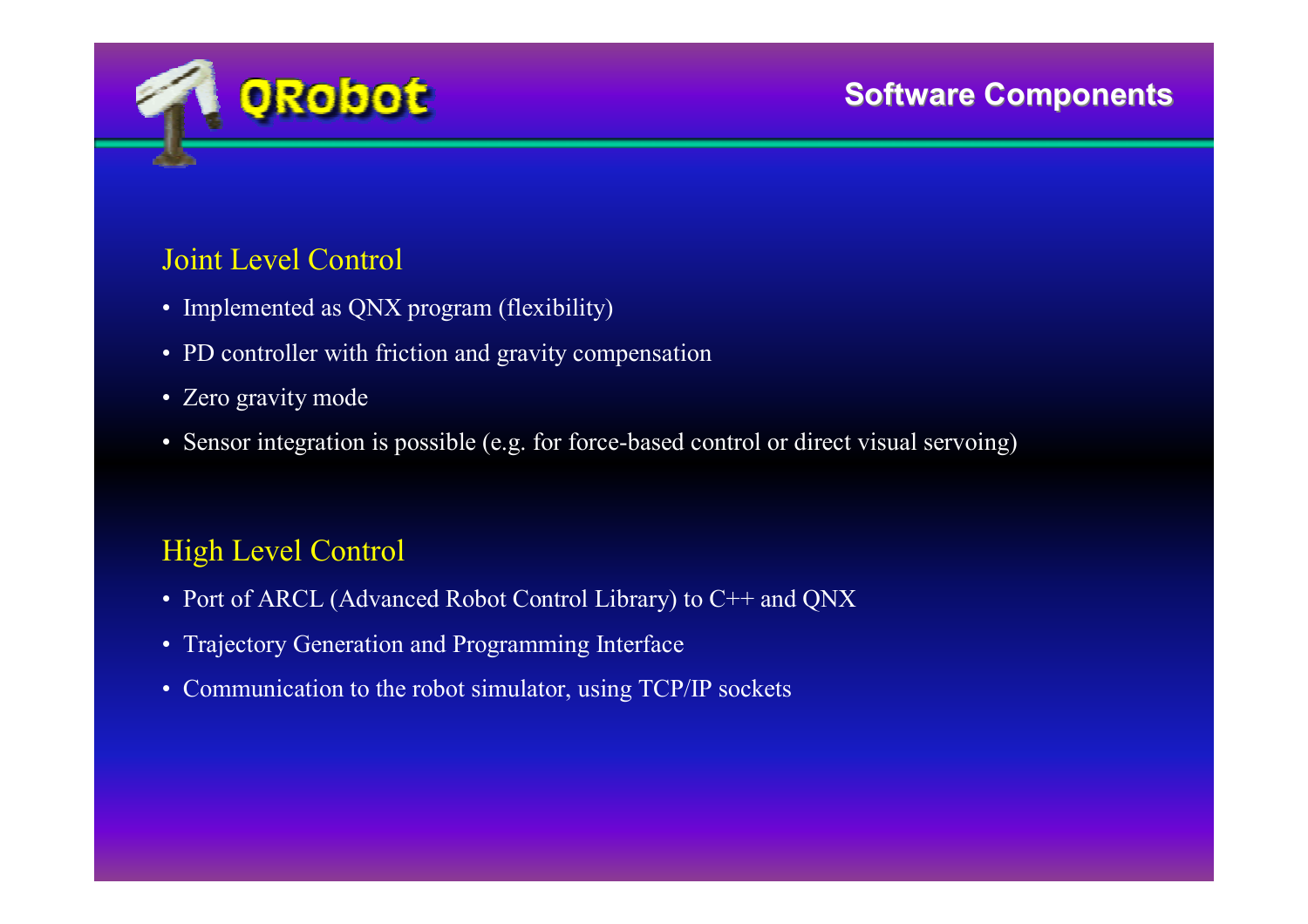

## **Software Components Software Components**

### The Disassembly Program

- Two bolts are unscrewed and removed
- A torch cut is simulated
- The cap is removed
- Via points are determined with the teachpendant



### Robotic Utility Programs

- Calibration programs
- Teachpendant

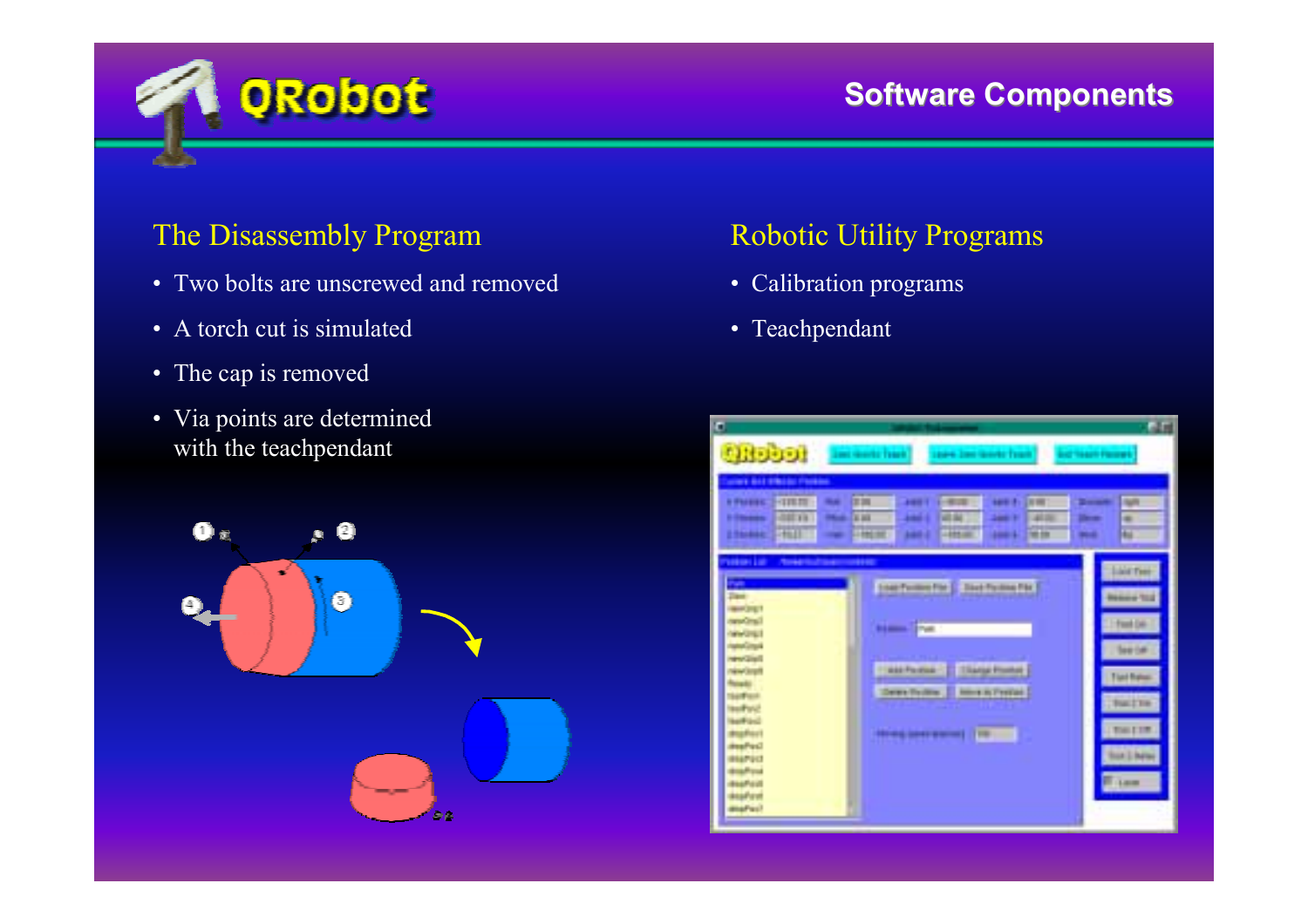

## Operator Programs

#### **Observation Windows**

- Visual feedback of the operation
- The user can navigate by clicking in the image and set the zoom factor

**ORobot** 

• Multiple windows can be used with different cameras



#### **Video Operator Interface**

- Even unskilled operators can control the disassembly operation
- Operations are started by moving the mouse cursor over parts in the image and selecting operations from pop-up menus
- Problems with hidden parts

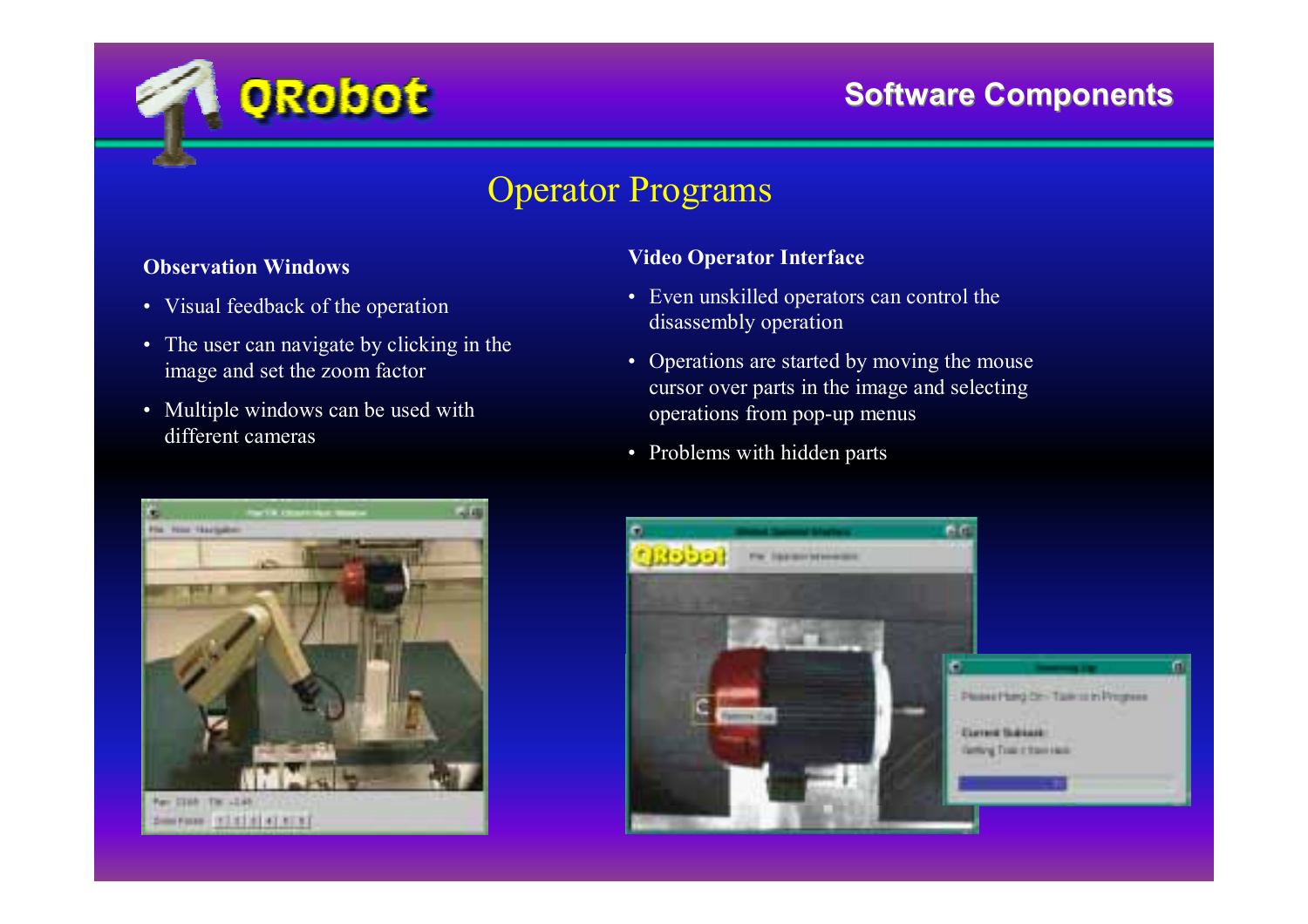## **Software Components Software Components**

### VR Operator Interface/Robot Simulator

• Robot simulator and the VR operator interface are integrated in one Windows NT program

**ORobot** 

- Hardware accelerated 3D
- Operator can navigate in the 3D world
- Multiple views, also endeffector view
- Disassembly operations are started by clicking on parts of the 3D scene
- The VR operator interface sends commands over the TCP/IP connection to the disassembly program

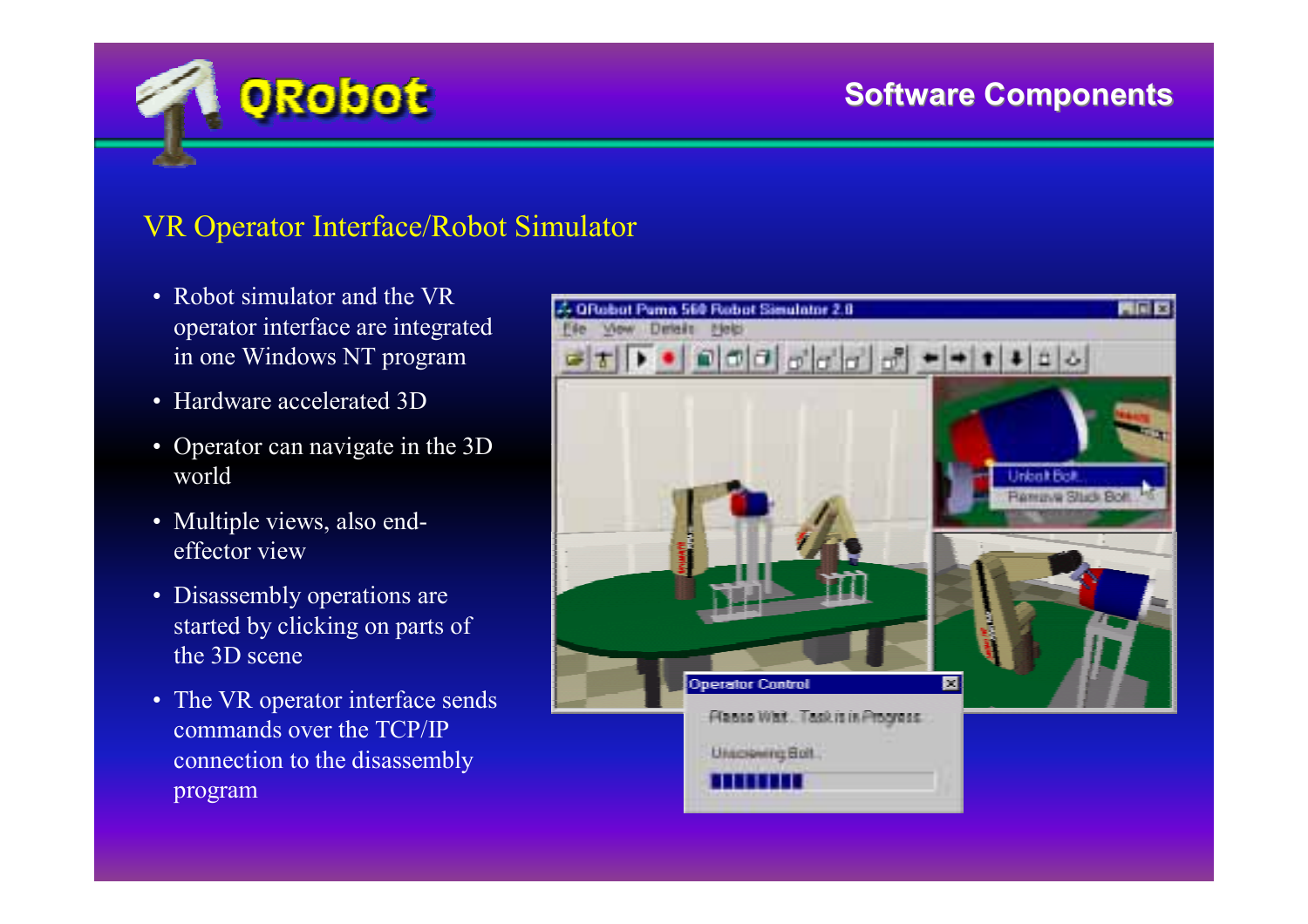

## **Experimental Results Experimental Results**

## Reliability of the Control

- Disassembly was repeated successfully many times
- Good tracking results, with and without load (lower graphs show errors for joint 3 while removing a bolt)

## Usability of the System

- Easy to use operator interfaces
- Insufficient error recovery

## Software Stability

• No crashes or controls falling behind, even with multiple operator interface windows open

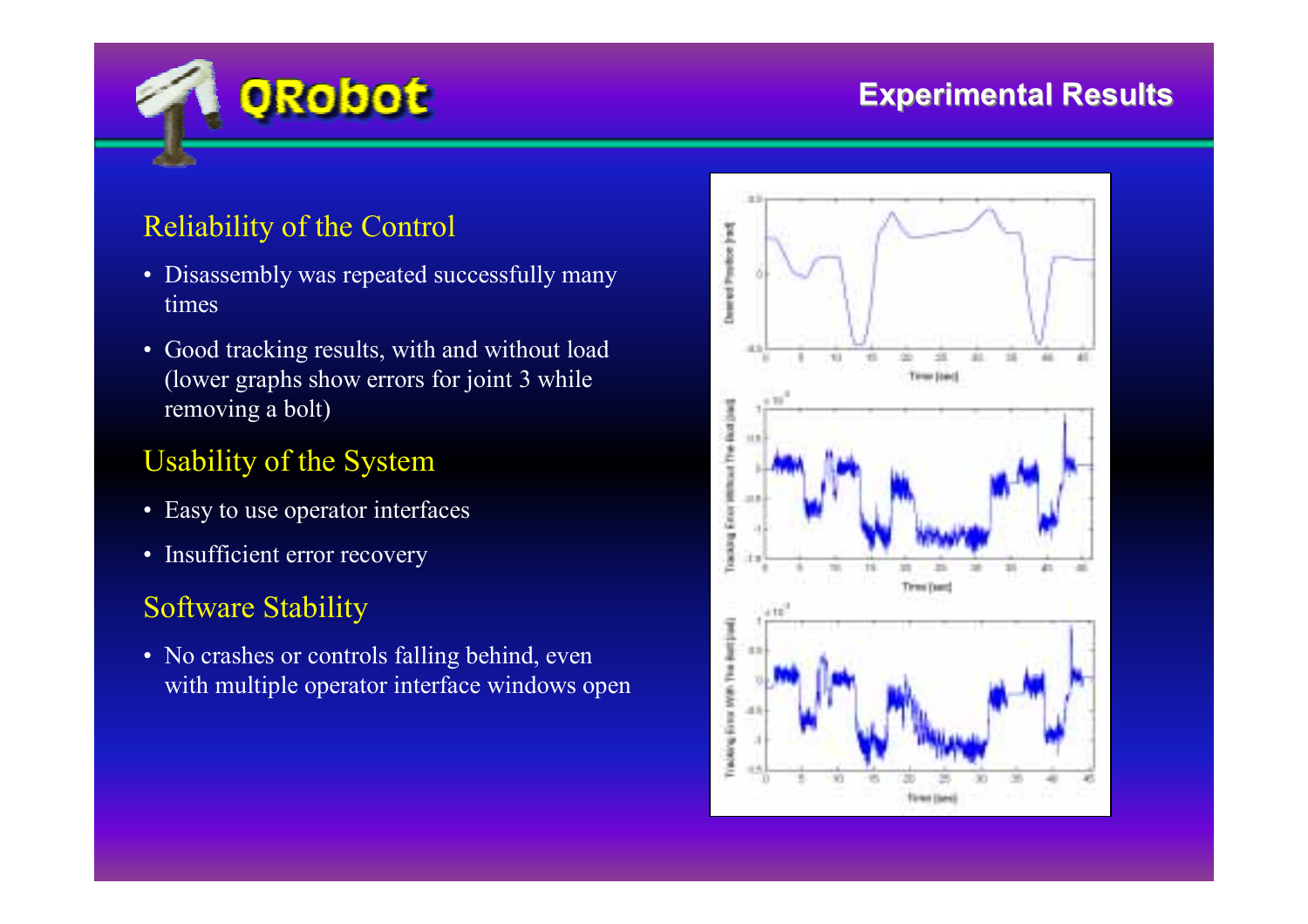

## Advantages

- The QRobot system demonstrates the feasibility of using a PC for the various tasks required in telerobotic semi-autonomous D&D operations
- Real-time control programs coexist with GUI programs on the same machine
- QRobot uses advanced video and VR techniques for easy-to-use operator interfaces
- QRobot's design allows flexibility in control algorithms and sensor integration

## Disadvantages

- ARCL port is not a robust, general purpose solution
- Software architecture is not homogenous (different software components were assembled together)
- Not flexible in the operator interfaces
- Not easily expandable to different manipulators and end effectors